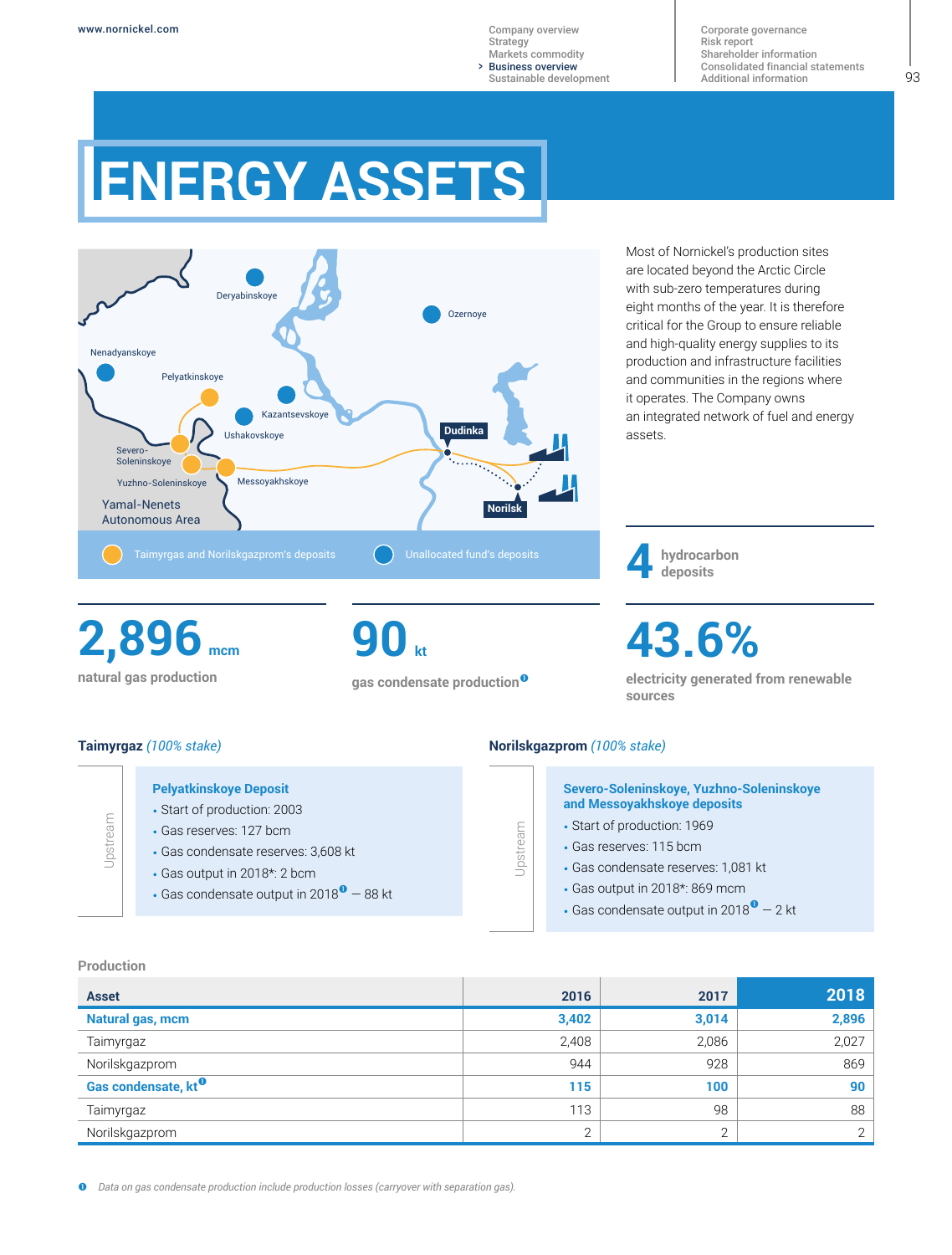**Transportation** 

Transportation

## **Norilsktransgaz** *(100% stake)*

transports natural gas and condensate to consumers in the Norilsk Industrial District.

**Gas and gas condensate pipelines from Pelyatkinskoye to Severo-Soleninskoye deposits**

• Commissioned: 2003

• Length: 170.7 km

**Gas and gas condensate pipelines from Severo-Soleninskoye Deposit to Norilsk/Dudinka**

- Commissioned in: 1971
- Length: 1,418.1 km

**Power generation breakdown in the Norilsk Industrial District in 2018** *(%)*



| Renewable energy sources (hydropower) | 51 |
|---------------------------------------|----|
| Hydrocarbons (natural gas)            | ΔQ |

## **Arctic-Energo electricity sales breakdown in 2018** *(%)*



| Kola MMC              | 95 |
|-----------------------|----|
| Monchegorsk residents |    |
| Other                 |    |

## **Norilsk-Taimyr Energy Company or NTEK** *(100% stake)*

is responsible for power and heat generation, transmission and sales harnessing the assets of Norilskenergo (MMC Norilsk Nickel's branch) and Taimyrenergo. The energy sources include renewables (hydropower) and gaseous hydrocarbons (natural gas).

NTEK supplies electric power, heat and water to the city of Norilsk and all facilities of the Norilsk Industrial District. In terms of its location and operational mode, the local power grid is isolated from the national grid (Unified Energy System of Russia), which means stricter reliability requirements. NTEK operates five generating facilities – three thermal power plants with installed electricity generation capacity of 1,081 MW, and two hydropower plants with total installed capacity of 1,080 MW. Total installed capacity of all the plants is 2,271 MW.

Ust-Khantayskaya and Kureyskaya HPPs (481 MW and 600 MW of installed capacity, respectively) are the Company's two renewable power generation facilities.

In 2018, renewables accounted for 43.6% of total power consumed by the Group and 51.4% of power consumption in the Norilsk Industrial District.

The Group's investment programme embraces several large-scale priority projects to fully unlock the potential of renewable power sources and ensure energy savings. In 2018, the Company's spending under the programme totalled ca. USD 97 mln (RUB 6.1 bn).

Major projects include:

- **•** replacement of hydroelectric units and introduction of an automated dispatch system at Ust-Khantayskaya HPP;
- **•** increase of installed generating and transformer capacities;
- **•** TPP-1 retrofit to enable automated process control;
- **•** replacement of wooden supports at 110 kV lines with steel ones.

## **Arctic-Energo** *(100% stake)*

is a default provider ensuring an efficient and uninterrupted electricity supply at minimum prices to Kola MMC operations. In 2018, it sold 2,711,767 thousand kWh of energy.